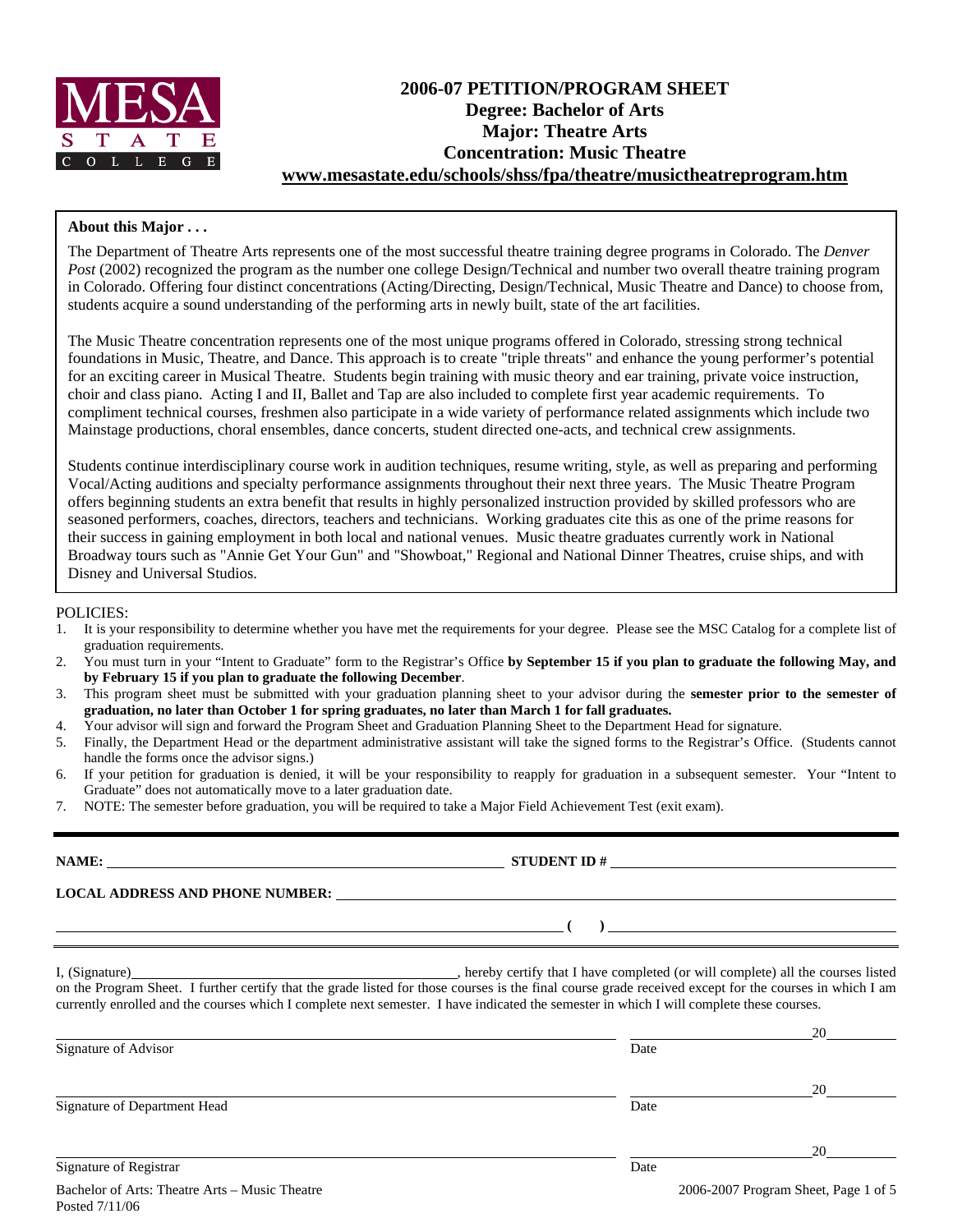- Must earn 120 semester hours and meet the academic residency requirements to earn a baccalaureate degree at Mesa State College.
- Must earn a minimum of 40 semester hours in upper division courses (i.e., 300-level and 400-level courses).
- A cumulative grade point average of 2.0 or higher must be maintained for all courses taken and for all courses in the major.
- When filling out this program sheet a course can only be used once, i.e., no double counting is allowed between categories.
- Excess KINA/HPWE courses beyond the two required and pre-collegiate courses (usually numbered below 100) cannot be used for graduation. • All degree requirements must be completed as described. Any exceptions or substitutions must be recommended in advance by the faculty advisor and approved by the Department Head.
- It is recommended that students work closely with a faculty advisor when selecting courses and scheduling classes prior to registration.
- Students are required to participate in exit examinations or other programs deemed necessary to comply with the college accountability requirement.

General Education Requirements (Minimum of 33 semester hours) See the M.S.C. catalog for the list of courses that meet the general education categories.

| Trns/Subs<br>Credit<br>Course<br>No.<br>Grade<br>Term<br>Year<br><b>English:</b> ENGL 111 and 112 (6 semester hours, must receive a grade<br>of "C" or higher, must be completed by the time the student has 60<br>semester hours.)<br>*ENGL<br>*ENGL<br>*ENGL 129, Honors English, may be substituted for ENGL 111 and ENGL<br>112. Must earn a grade of "C" or better. May need to take additional electives. | Trns/Subs<br>Credit<br>Course<br>No.<br>Grade<br>Term<br>Year<br>Social and Behavioral Sciences: (6 Semester Hours)<br><b>Fine Arts:</b> (3 semester hours)                                                                                                                                                                                         |
|-----------------------------------------------------------------------------------------------------------------------------------------------------------------------------------------------------------------------------------------------------------------------------------------------------------------------------------------------------------------------------------------------------------------|-----------------------------------------------------------------------------------------------------------------------------------------------------------------------------------------------------------------------------------------------------------------------------------------------------------------------------------------------------|
| Math: MATH 110 or higher (3 semester hours, must receive a grade<br>of "C" or better, must be completed by the time the student has 60<br>semester hours.)<br><b>MATH</b>                                                                                                                                                                                                                                       | <b>Natural Sciences:</b> (6 semester hours)<br>(At least one course must include a lab)                                                                                                                                                                                                                                                             |
| <b>Humanities:</b> (6 semester hours)                                                                                                                                                                                                                                                                                                                                                                           | Applied Studies: (3 semester hours)                                                                                                                                                                                                                                                                                                                 |
| Other Requirements (9 semester hours)                                                                                                                                                                                                                                                                                                                                                                           |                                                                                                                                                                                                                                                                                                                                                     |
| Kinesiology: (3 Semester Hours)<br><b>Term</b><br>Trns/Subs<br>Course<br>No.<br>Credit<br>Grade<br>Year<br><b>KINE/HPWA</b><br>100<br>1<br>KINA/HPWE/DANC<br>KINA/HPWE/DANC<br>See the M.S.C. catalog for the list of approved KINA/HPWE/Selected DANC courses.                                                                                                                                                 | <b>Bachelor of Arts Degree Distinction:</b> (6 semester hours)<br>(Two consecutive classes in the same foreign language.)<br>Course<br>No.<br>Credit<br>Grade<br>Term<br>Year<br>Trns/Subs<br>FLA<br>$\frac{3}{2}$<br>$\mathcal{L}$<br>FLA<br>(FLAS 114 & 115 will <b>NOT</b> fulfill this requirement.) (Must receive a grade of "C" or<br>above.) |
| Theatre Arts - Music Theatre Major Requirements (54 semester hours)                                                                                                                                                                                                                                                                                                                                             |                                                                                                                                                                                                                                                                                                                                                     |
| Theatre Core (12 semester hours)                                                                                                                                                                                                                                                                                                                                                                                |                                                                                                                                                                                                                                                                                                                                                     |
| Trns/Subs<br>Course<br>Credit<br>Grade<br>No.<br>Term<br>Year                                                                                                                                                                                                                                                                                                                                                   | Credit<br>Trns/Subs<br>Course<br>No.<br>Grade<br>Term<br>Year                                                                                                                                                                                                                                                                                       |
| <b>THEA</b><br>322<br>3 <sup>7</sup>                                                                                                                                                                                                                                                                                                                                                                            | Select 3 sem hrs from THEA 119, THEA 120, THEA 219, THEA 220                                                                                                                                                                                                                                                                                        |
| $\overline{3}$<br><b>THEA</b><br>401                                                                                                                                                                                                                                                                                                                                                                            | or THEA 147, THEA 148, THEA 247, THEA 248,<br>or DANP 157, DANP 257, DANP 357:                                                                                                                                                                                                                                                                      |
| <b>THEA</b><br>$\mathfrak{Z}$<br>472                                                                                                                                                                                                                                                                                                                                                                            |                                                                                                                                                                                                                                                                                                                                                     |
| Continued on page 3                                                                                                                                                                                                                                                                                                                                                                                             |                                                                                                                                                                                                                                                                                                                                                     |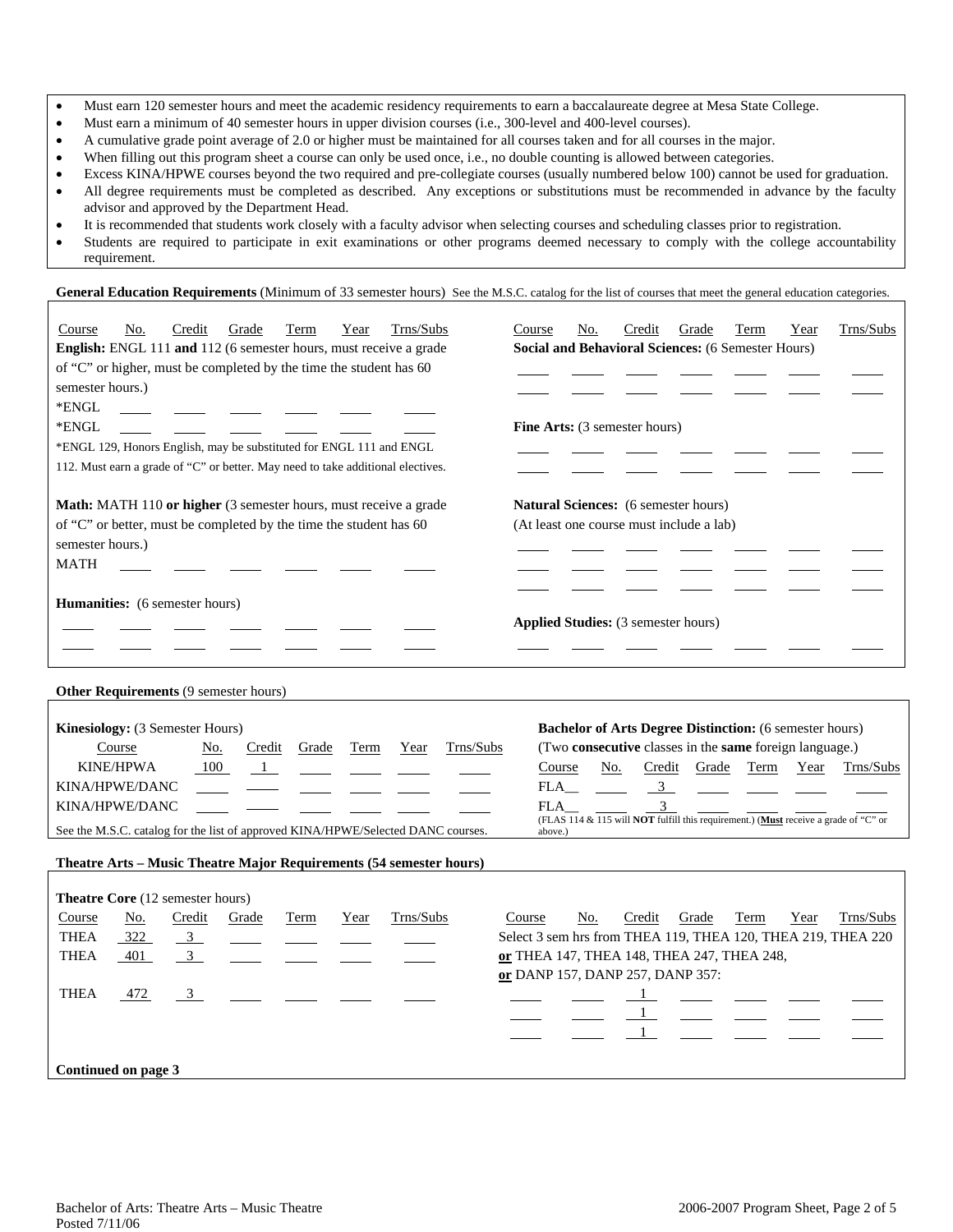|             |     |                           |       |                                                      |      | <b>Music Theatre Emphasis</b> (42 Semester Hours Music Theatre, 3 Semester Hours support) |                                                                       |     |        |       |      |      |                                                                     |
|-------------|-----|---------------------------|-------|------------------------------------------------------|------|-------------------------------------------------------------------------------------------|-----------------------------------------------------------------------|-----|--------|-------|------|------|---------------------------------------------------------------------|
| Course      | No. | Credit                    | Grade | Term                                                 | Year | Trns/Subs                                                                                 | Course                                                                | No. | Credit | Grade | Term | Year | Trns/Subs                                                           |
|             |     |                           |       | Select 1 semester hour from THEA 117 or THEA 118:    |      |                                                                                           |                                                                       |     |        |       |      |      | Select 2 upper division semester hours from MUSP - choir ensembles: |
| <b>THEA</b> |     |                           |       |                                                      |      |                                                                                           | <b>MUSP</b>                                                           |     |        |       |      |      |                                                                     |
| <b>THEA</b> | 151 | $\overline{\phantom{0}3}$ |       |                                                      |      |                                                                                           | <b>MUSP</b>                                                           |     |        |       |      |      |                                                                     |
| <b>THEA</b> | 152 | $\overline{\phantom{0}3}$ |       |                                                      |      |                                                                                           | <b>DANC</b>                                                           | 250 |        |       |      |      |                                                                     |
| <b>THEA</b> | 341 | $\overline{\mathbf{3}}$   |       |                                                      |      |                                                                                           | Select 2 semester hours from DANC 271 or 277:                         |     |        |       |      |      |                                                                     |
| <b>THEA</b> | 352 | $\frac{3}{2}$             |       |                                                      |      |                                                                                           | <b>DANC</b>                                                           |     |        |       |      |      |                                                                     |
| <b>MUSA</b> | 113 | $\overline{\phantom{0}3}$ |       |                                                      |      |                                                                                           | Select 2 upper division semester hours from DANP elective:            |     |        |       |      |      |                                                                     |
| <b>MUSA</b> | 116 |                           |       |                                                      |      |                                                                                           | <b>DANP</b>                                                           |     |        |       |      |      |                                                                     |
| <b>MUSA</b> | 130 | $\frac{2}{2}$             |       |                                                      |      |                                                                                           | <b>DANP</b>                                                           |     |        |       |      |      |                                                                     |
| <b>MUSL</b> | 137 |                           |       |                                                      |      |                                                                                           |                                                                       |     |        |       |      |      |                                                                     |
| <b>MUSL</b> | 137 |                           |       |                                                      |      |                                                                                           |                                                                       |     |        |       |      |      |                                                                     |
|             |     |                           |       |                                                      |      |                                                                                           | Select 2 semester hours from DANC 160 and 160L, 169 and 169L, 174 and |     |        |       |      |      |                                                                     |
| <b>MUSL</b> | 237 |                           |       |                                                      |      |                                                                                           | 174L, or 177 and 177L:                                                |     |        |       |      |      |                                                                     |
| <b>MUSL</b> | 237 |                           |       |                                                      |      |                                                                                           | <b>DANC</b>                                                           |     |        |       |      |      |                                                                     |
| <b>MUSL</b> | 337 |                           |       |                                                      |      |                                                                                           | <b>DANC</b>                                                           |     |        |       |      |      |                                                                     |
| <b>MUSL</b> | 437 |                           |       |                                                      |      |                                                                                           |                                                                       |     |        |       |      |      |                                                                     |
|             |     |                           |       | Select 4 semester hours from MUSP – choir ensembles: |      |                                                                                           |                                                                       |     |        |       |      |      |                                                                     |
| <b>MUSP</b> |     |                           |       |                                                      |      |                                                                                           | <b>Support Courses:</b> Select 3 sem hrs from THEA, MUSA, MUSL,       |     |        |       |      |      |                                                                     |
| <b>MUSP</b> |     |                           |       |                                                      |      |                                                                                           | MUSP, DANP or DANC 219                                                |     |        |       |      |      |                                                                     |
| <b>MUSP</b> |     |                           |       |                                                      |      |                                                                                           |                                                                       |     |        |       |      |      |                                                                     |
| <b>MUSP</b> |     |                           |       |                                                      |      |                                                                                           |                                                                       |     |        |       |      |      |                                                                     |
|             |     |                           |       |                                                      |      |                                                                                           |                                                                       |     |        |       |      |      |                                                                     |

### **Production Requirements**

*Each music theatre student will audition for four main stage productions a year (fall/spring semesters) and if cast, appear in the productions. If not cast, students will fulfill production obligations in a crewing position (fall/spring semesters).*  Freshman Sophomore Junior Senior

| Electives (All college level courses appearing on your final transcript, not listed above that will bring your total semester hours to 120 hours.<br>Excludes KINA/HPWE activity courses.) (24 semester hours; 17 hours of upper division may be needed.) |     |        |       |      |      |           |        |     |        |       |      |      |           |
|-----------------------------------------------------------------------------------------------------------------------------------------------------------------------------------------------------------------------------------------------------------|-----|--------|-------|------|------|-----------|--------|-----|--------|-------|------|------|-----------|
| Course                                                                                                                                                                                                                                                    | No. | Credit | Grade | Term | Year | Trns/Subs | Course | No. | Credit | Grade | Term | Year | Trns/Subs |
|                                                                                                                                                                                                                                                           |     |        |       |      |      |           |        |     |        |       |      |      |           |
|                                                                                                                                                                                                                                                           |     |        |       |      |      |           |        |     |        |       |      |      |           |
|                                                                                                                                                                                                                                                           |     |        |       |      |      |           |        |     |        |       |      |      |           |
|                                                                                                                                                                                                                                                           |     |        |       |      |      |           |        |     |        |       |      |      |           |
|                                                                                                                                                                                                                                                           |     |        |       |      |      |           |        |     |        |       |      |      |           |
|                                                                                                                                                                                                                                                           |     |        |       |      |      |           |        |     |        |       |      |      |           |
|                                                                                                                                                                                                                                                           |     |        |       |      |      |           |        |     |        |       |      |      |           |
|                                                                                                                                                                                                                                                           |     |        |       |      |      |           |        |     |        |       |      |      |           |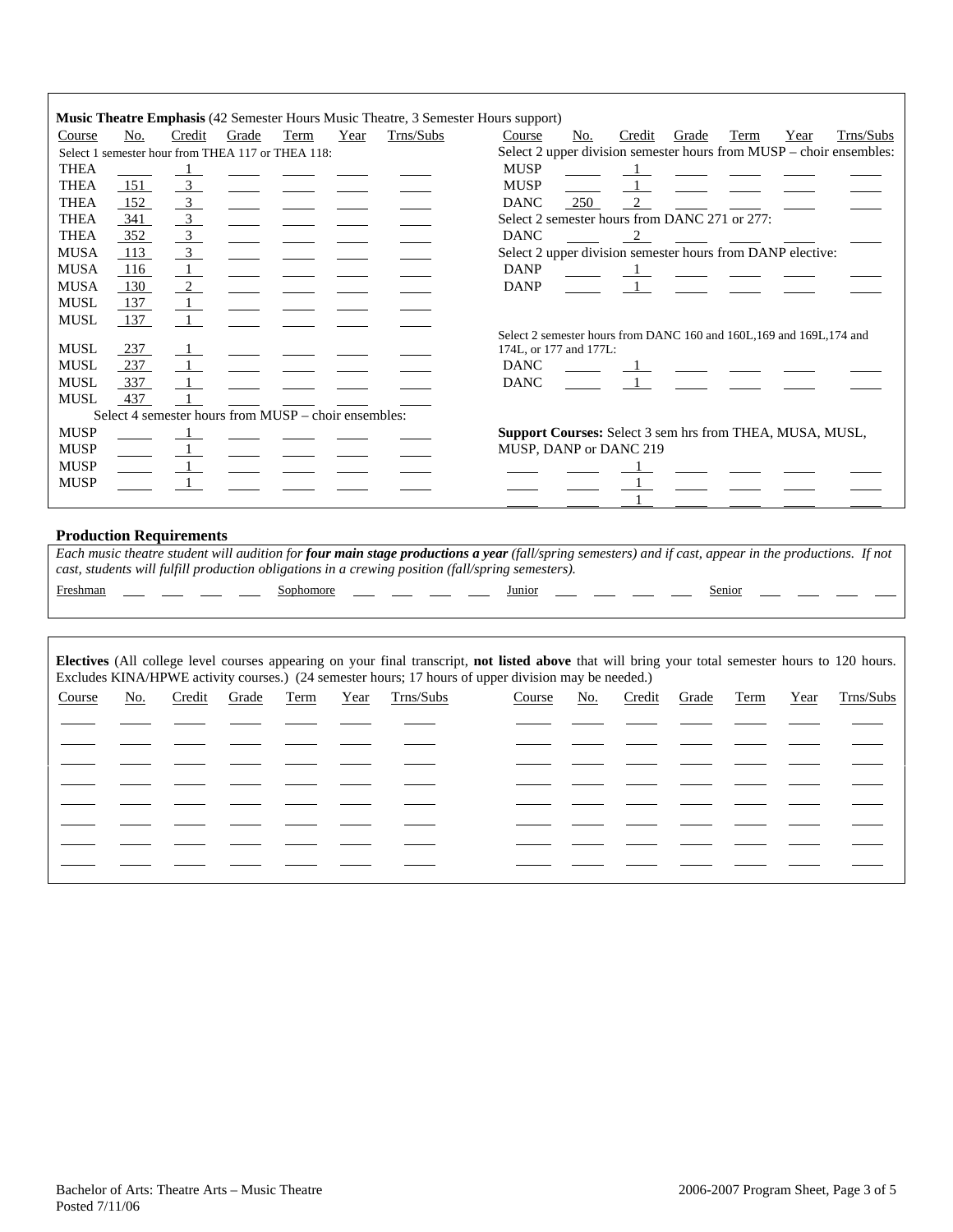## **GRADUATION INFORMATION**

See the "Undergraduate Graduation Requirements" in the Mesa State College catalog for additional graduation information. **Credit hour and course requirements are listed on the following page.** 

**GENERAL EDUCATION REQUIREMENTS** (Minimum of 33 Semester hours) See current Mesa State College catalog for list of courses that fulfill the requirements below. If one (or more) of the selections below is required in your major, you must use it to fulfill the major requirement and **make a different selection to meet the general education requirement. The courses may not be used to fulfill both requirements.**

**English – 6** Semester hours (Must be **completed** before student has 60 semester hours. Must receive grade of "C" or above.) ENGL 111 **and** ENGL 112 **or** ENGL 129 *(by permission)*

**Mathematics – 3** Semester hours chosen from: MATH 110 **or higher** (Must be **completed** before student has 60 semester hours. Must receive grade of "C" or above.)

**Humanities – 6** semester hours

**Social and Behavioral Sciences – 6** semester hours

**Fine Arts – 3** semester hours

**Natural Sciences – 6** semester hours (At least one course must include a lab.)

**Applied Studies – 3** semester hours

### **OTHER REQUIREMENTS** (9 Semester Hours)

**Kinesiology – 3** Semester Hours Each student must take KINE/HPWA 100 together with two KINA/HPWE/Selected DANC courses. See current catalog for listing.

**Degree Distinction – 6** Semester Hours

| Select from one of the following sequences:                                                                                     |    |                                                                     |
|---------------------------------------------------------------------------------------------------------------------------------|----|---------------------------------------------------------------------|
| FLAF 111 followed by FLAF 112                                                                                                   | or | FLAG 111 followed by FLAG 112                                       |
| Or FLAS 111 <i>followed by</i> FLAS 112                                                                                         | or | Two <b>consecutive</b> classes in the <b>same</b> foreign language. |
| *(FLAS 114 & 115 will <b>NOT</b> fulfill this requirement. <b>Must</b> receive a grade of "C" or above in <b>both</b> classes.) |    |                                                                     |

### **Theatre Arts – Music Theatre** (54 Semester Hours)

**Theatre Core** (12 Semester Hours) THEA 322 Stage Management THEA 401 Performing Arts Management THEA 472 Performance Seminar Three Semester Hours chosen from: THEA 119, 120, 219, 220 Technical Performance **or** THEA 147, 148, 247, 248 Drama Performance **or** DANP 157, 257, 357 Repertory Dance

#### **Music Theatre Emphasis** (42 Semester Hours)

| usic Theatre Emphasis $(42 \text{ S/m} \sin \theta)$   |                                               |
|--------------------------------------------------------|-----------------------------------------------|
| THEA 117 or 118 Play Production                        | DANC 250 Beginning Dance Improvisation        |
| THEA 151 Acting I: Beginning Acting                    | Select 2 semester hours from:                 |
| THEA 152 Acting II: Stage Movement                     | DANC 271 Principles of Modern Dance           |
| THEA 341 Musical Theatre History and Literature        | DANC 277 Principles of Ballet                 |
| THEA 352 Acting V: Styles in Acting                    | DANP (select 2 upper division elective hours) |
| MUSA 113 Fundamentals of Theory                        | Select 2 semester hours from:                 |
| MUSA 116 Ear Training/Sight Singing I                  | DANC 160 Beginning Ballet with                |
| MUSA 130 Class Piano I                                 | DANC 160L Beginning Ballet Lab                |
| MUSL 137 Voice Lessons (taken twice)                   | DANC 169 Beginning Modern Dance with          |
| MUSL 237 Voice Lessons (taken twice)                   | DANC 169L Beginning Modern Dance Lab          |
| MUSL 337 Voice Lessons (taken once)                    | DANC 174 Beginning Jazz Dance with            |
| MUSL 437 Voice Lessons (taken once)                    | DANC 174L Beginning Jazz Dance Lab            |
| MUSP Choir Ensembles (4 lower division semester hours) | DANC 177 Beginning Tap Dance with             |
| MUSP Choir Ensembles (2 upper division semester hours) | DANC 177L Beginning Tap Dance Lab             |
|                                                        | <b>Support:</b> Select 3 semester hours from: |
|                                                        | THEA, MUSA, MUSL, MUSP, DANP or DANC 219      |

### **General Electives:** 24 Semester Hours; 17 hours of upper division are needed.

Students are required to participate in exit examinations or other programs deemed necessary to comply with the college accountability requirement. All degree requirements must be completed as described above. Any exceptions or substitutions must be recommended in advance by the faculty advisor and approved by the Department Head.